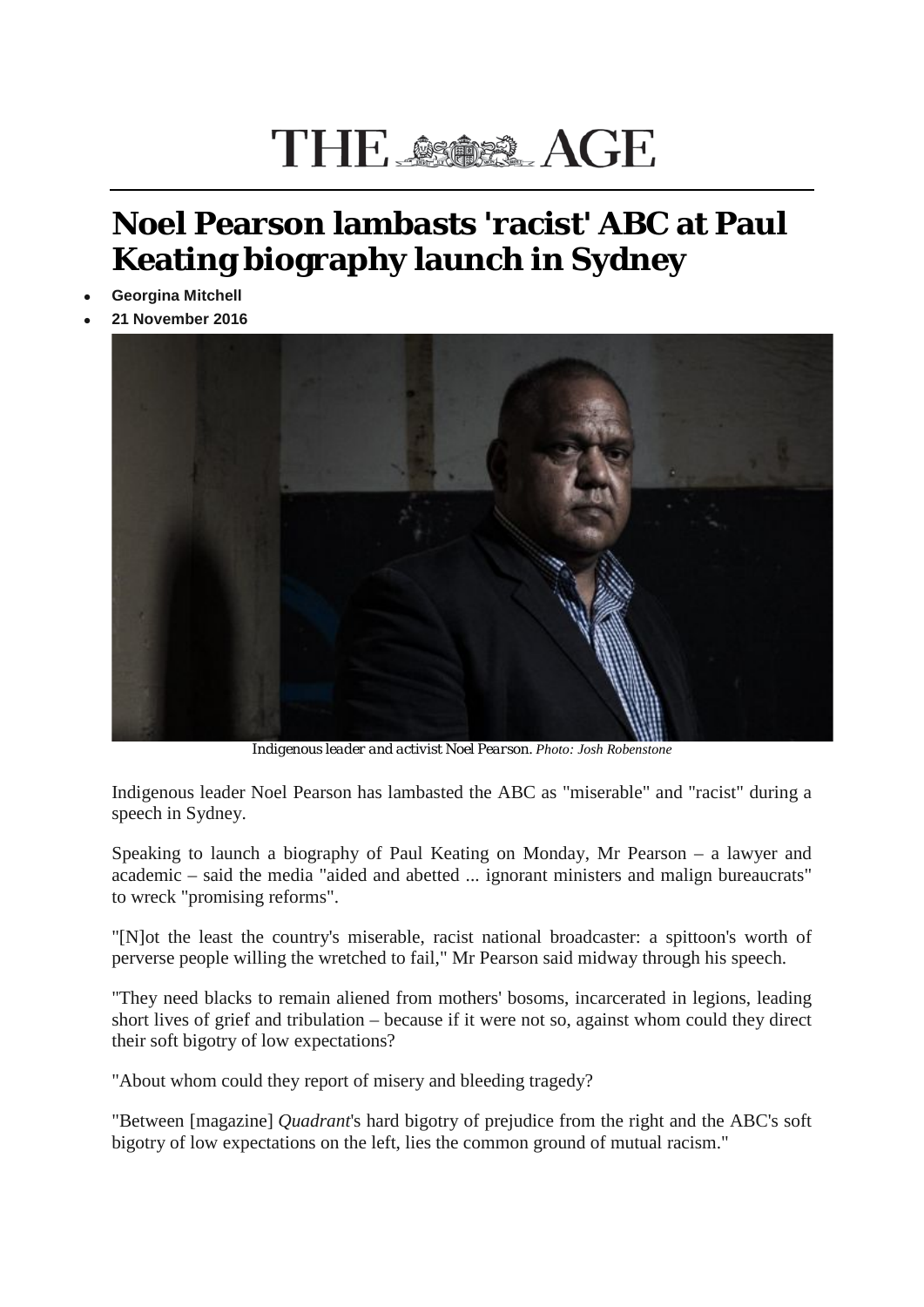Mr Pearson described the pair as the "Scylla and Charibdes of the black burden in this country", invoking Greek mythology to express having to choose between two equally unpleasant options.

The ABC issued a statement in response to the speech.

A spokesman said the broadcaster "provides more coverage of Indigenous issues and has a broader Indigenous staffing profile than any other Australia media outlet".

"It has given an extended platform and broad audiences to a range of Indigenous commentators including Noel Pearson, Josephine Cashman, Marcia Langton and others to canvass issues like welfare dependency, alcohol abuse and violence against women," the spokesman said.



*Former prime minister Paul Keating. Photo: Daniel Munoz*

"The ABC has also been at the forefront in recognising Indigenous talent. ABC Radio, ABC TV and ABC News have set up Indigenous units to better reflect Indigenous culture in staffing and in story-telling. These initiatives have delivered programs including the awardwinning series *Redfern Now* and *Gods of Wheat Street* and the recent hiring of journalist Stan Grant, whom Mr Pearson has described as 'speaking for black Australia'."

Mr Pearson's remarks, in a speech titled *Rhetoric, Imagination, Power*, were given at an office in Barangaroo in front of an audience including dignitaries. The biography, *Paul Keating: The Big Picture Leader*, was penned by the paper's columnist Troy Bramston.

Mr Pearson went on to praise Keating's capacity for imagination and creativity, including his "salutary" addresses – at Redfern in 1992 and in a eulogy to the Unknown Soldier in 1993.

He compared current political leaders to Mr Keating, and said the former Labor leader would not have abandoned Gillian Triggs or Julian Assange as the current government has.

"Whatever one thinks of the besieged head of the Human Rights Commission, Keating would never abandon Triggs – or indeed Assange – to suffer alone," he said.

"I think he stood by my mob too long for his own good. His opponents sought to cast us as a black albatross around his electoral throat, but his advocacy for reconciliation and Mabo never wavered. Because it was the right thing for the nation."